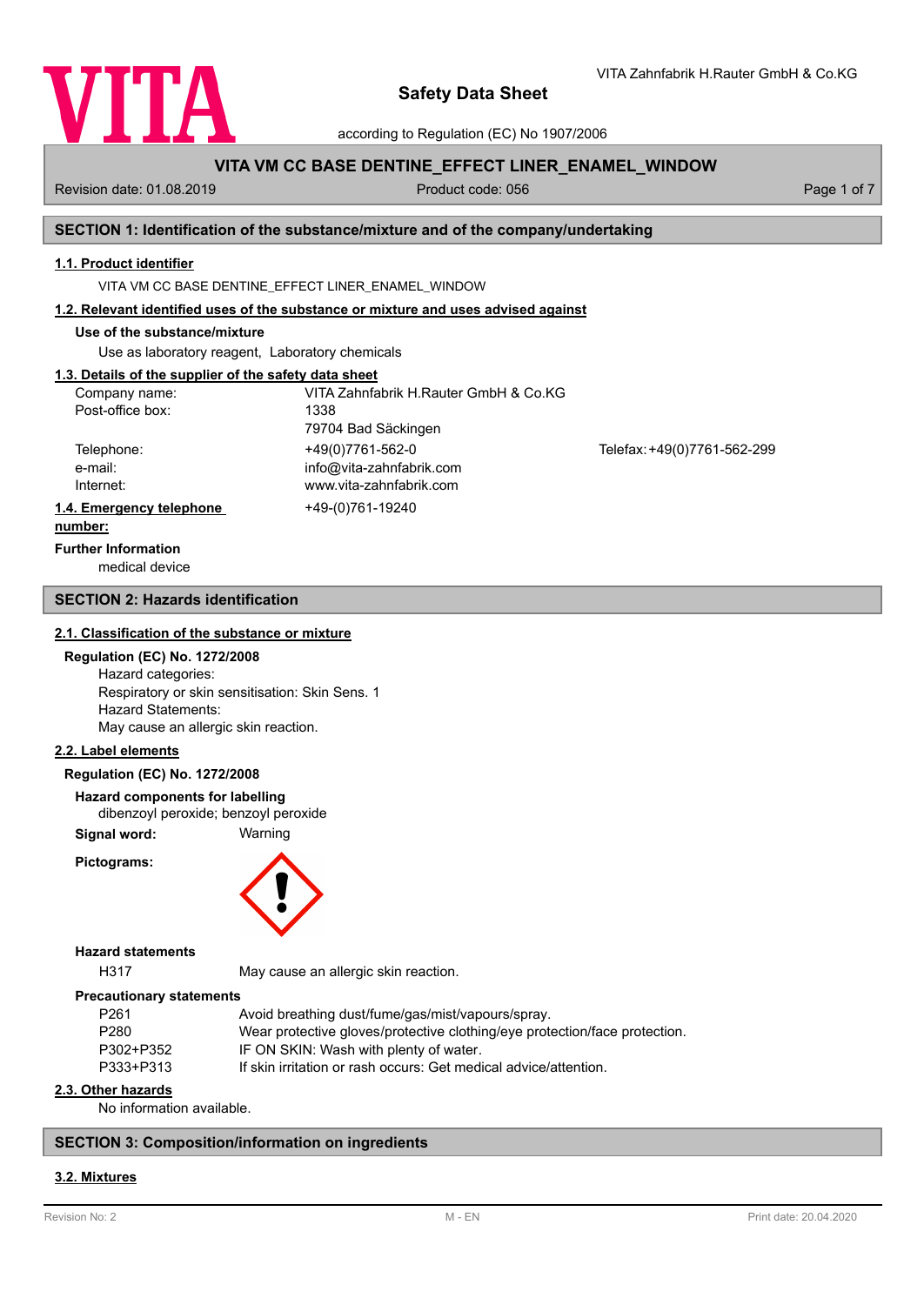

according to Regulation (EC) No 1907/2006

# **VITA VM CC BASE DENTINE\_EFFECT LINER\_ENAMEL\_WINDOW**

Revision date: 01.08.2019 **Product code: 056** Product code: 056 Page 2 of 7

### **Hazardous components**

| <b>CAS No</b> | Chemical name                                                                                              |               | Quantity             |  |
|---------------|------------------------------------------------------------------------------------------------------------|---------------|----------------------|--|
|               | EC No                                                                                                      | Index No      | IREACH No            |  |
|               | <b>GHS Classification</b>                                                                                  |               |                      |  |
| $94 - 36 - 0$ | dibenzoyl peroxide; benzoyl peroxide                                                                       |               | $\frac{9}{6}$<br>< 1 |  |
|               | 1202-327-6                                                                                                 | 1617-008-00-0 | 101-2119511472-50    |  |
|               | Org. Perox. B, Eye Irrit. 2, Skin Sens. 1, Aquatic Acute 1, Aquatic Chronic 1; H241 H319 H317<br>H400 H410 |               |                      |  |

Full text of H and EUH statements: see section 16.

## **SECTION 4: First aid measures**

#### **4.1. Description of first aid measures**

#### **After inhalation**

Provide fresh air. When in doubt or if symptoms are observed, get medical advice.

#### **After contact with skin**

After contact with skin, wash immediately with plenty of water and soap. Take off immediately all contaminated clothing and wash it before reuse. Medical treatment necessary.

#### **After contact with eyes**

Rinse immediately carefully and thoroughly with eye-bath or water. In case of eye irritation consult an ophthalmologist.

#### **After ingestion**

Rinse mouth immediately and drink plenty of water.

#### **4.2. Most important symptoms and effects, both acute and delayed**

No information available.

## **4.3. Indication of any immediate medical attention and special treatment needed**

Treat symptomatically.

#### **SECTION 5: Firefighting measures**

# **5.1. Extinguishing media**

#### **Suitable extinguishing media**

Co-ordinate fire-fighting measures to the fire surroundings.

### **5.2. Special hazards arising from the substance or mixture**

Non-flammable.

## **5.3. Advice for firefighters**

Wear a self-contained breathing apparatus and chemical protective clothing. Full protection suit.

#### **Additional information**

Suppress gases/vapours/mists with water spray jet. Collect contaminated fire extinguishing water separately. Do not allow entering drains or surface water.

## **SECTION 6: Accidental release measures**

#### **6.1. Personal precautions, protective equipment and emergency procedures**

Provide adequate ventilation. Avoid dust formation. Do not breathe dust. Avoid contact with skin, eyes and clothes. Use personal protection equipment.

## **6.2. Environmental precautions**

Do not allow to enter into surface water or drains.

# **6.3. Methods and material for containment and cleaning up**

Take up mechanically. Treat the recovered material as prescribed in the section on waste disposal.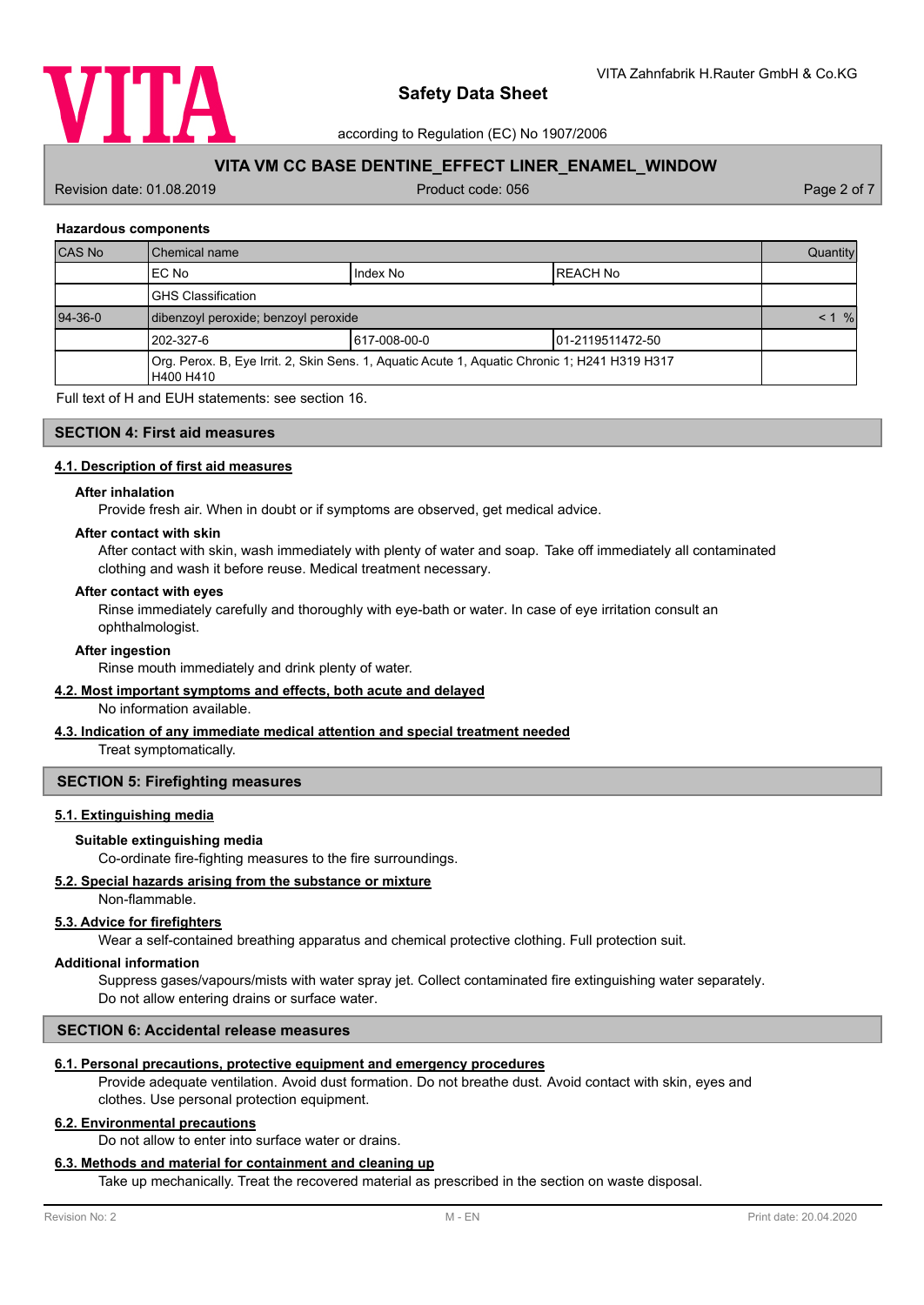

according to Regulation (EC) No 1907/2006

# **VITA VM CC BASE DENTINE\_EFFECT LINER\_ENAMEL\_WINDOW**

Revision date: 01.08.2019 **Product code: 056** Product code: 056 Page 3 of 7

# **6.4. Reference to other sections**

Safe handling: see section 7 Personal protection equipment: see section 8 Disposal: see section 13

## **SECTION 7: Handling and storage**

### **7.1. Precautions for safe handling**

#### **Advice on safe handling**

No special measures are necessary.

**Advice on protection against fire and explosion**

No special fire protection measures are necessary.

## **7.2. Conditions for safe storage, including any incompatibilities**

### Keep container tightly closed. **Requirements for storage rooms and vessels**

#### **Hints on joint storage**

No special measures are necessary.

## **7.3. Specific end use(s)**

Use as laboratory reagent

### **SECTION 8: Exposure controls/personal protection**

### **8.1. Control parameters**

# **8.2. Exposure controls**



#### **Protective and hygiene measures**

Remove contaminated, saturated clothing immediately. Draw up and observe skin protection programme. Wash hands and face before breaks and after work and take a shower if necessary . When using do not eat, drink, smoke, sniff.

#### **Eye/face protection**

Wear eye protection/face protection.

#### **Hand protection**

When handling with chemical substances, protective gloves must be worn with the CE-label including the four control digits. The quality of the protective gloves resistant to chemicals must be chosen as a function of the specific working place concentration and quantity of hazardous substances. For special purposes, it is recommended to check the resistance to chemicals of the protective gloves mentioned above together with the supplier of these gloves. Breakthrough time (maximum wearing time) 480 min Recommended glove articles KCL DermatrilP NBR (Nitrile rubber)

#### **Skin protection**

Use of protective clothing.

#### **Respiratory protection**

Provide adequate ventilation as well as local exhaustion at critical locations.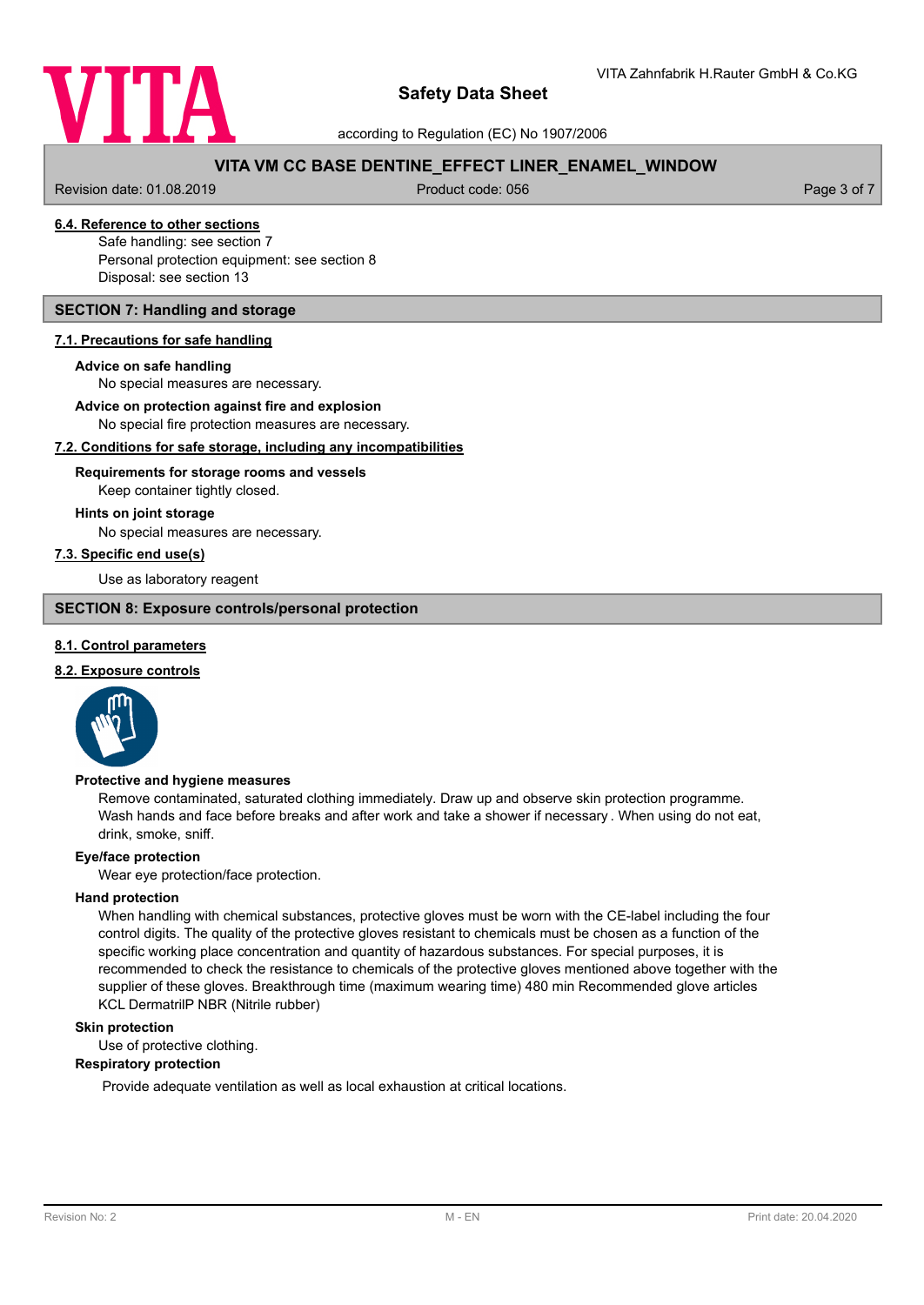

according to Regulation (EC) No 1907/2006

# **VITA VM CC BASE DENTINE\_EFFECT LINER\_ENAMEL\_WINDOW**

Revision date: 01.08.2019 **Product code: 056** Product code: 056 Page 4 of 7

**SECTION 9: Physical and chemical properties**

# Physical state: solid Colour: **9.1. Information on basic physical and chemical properties** Odour: Characteristic pH-Value: not determined **Changes in the physical state** Melting point: not determined Initial boiling point and boiling range: not determined Flash point: > 250 °C **Flammability** Solid: **not determined** and the solid: **not determined** and the solid: **not determined** and the solid: **not determined** and the solid: **not determined** and the solid: **not determined** and the solid: **note** that the solid: Gas: contract the contract of the contract of the contract of the contract of the contract of the contract of the contract of the contract of the contract of the contract of the contract of the contract of the contract of The product is not: Explosive. **Explosive properties** Lower explosion limits:  $\qquad \qquad \qquad$  not determined Upper explosion limits:  $\blacksquare$ **Auto-ignition temperature** Solid: **not determined** and the solid: **not determined** and the solid: **not determined** and the solid: **not determined** and the solid: **not determined** and the solid: **not determined** and the solid: **note** that the solid: Gas: Gas: not applicable contract to the contract of the contract of the contract of the contract of the contract of the contract of the contract of the contract of the contract of the contract of the contract of the contr Decomposition temperature: not determined Not oxidising. **Oxidizing properties** Vapour pressure:  $\le$  1100 hPa (at 50 °C) Density: not determined Water solubility: No **Solubility in other solvents** not determined Partition coefficient: not determined Vapour density: not determined Evaporation rate: not determined **9.2. Other information** Solid content: 100,0 %

# **SECTION 10: Stability and reactivity**

# **10.1. Reactivity**

No hazardous reaction when handled and stored according to provisions.

## **10.2. Chemical stability**

The product is stable under storage at normal ambient temperatures.

# **10.3. Possibility of hazardous reactions**

No known hazardous reactions.

#### **10.4. Conditions to avoid**

none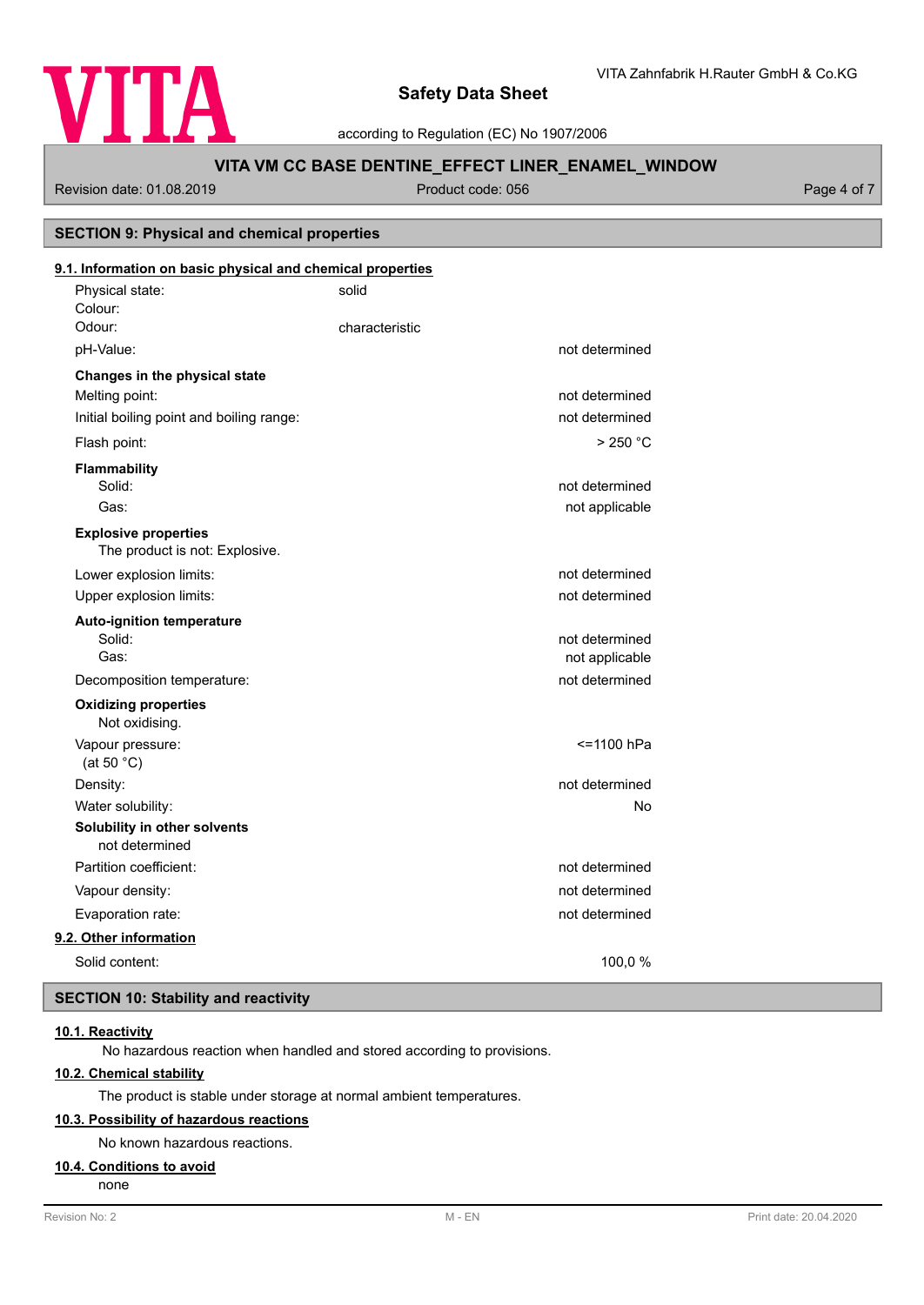

according to Regulation (EC) No 1907/2006

# **VITA VM CC BASE DENTINE\_EFFECT LINER\_ENAMEL\_WINDOW**

Revision date: 01.08.2019 **Product code: 056** Product code: 056 Page 5 of 7

# **10.5. Incompatible materials**

No information available.

#### **10.6. Hazardous decomposition products**

No known hazardous decomposition products.

## **SECTION 11: Toxicological information**

#### **11.1. Information on toxicological effects**

#### **Acute toxicity**

Based on available data, the classification criteria are not met.

#### **Irritation and corrosivity**

Based on available data, the classification criteria are not met.

#### **Sensitising effects**

May cause an allergic skin reaction. (dibenzoyl peroxide; benzoyl peroxide)

#### **Carcinogenic/mutagenic/toxic effects for reproduction**

Based on available data, the classification criteria are not met.

## **STOT-single exposure**

Based on available data, the classification criteria are not met.

#### **STOT-repeated exposure**

Based on available data, the classification criteria are not met.

#### **Aspiration hazard**

Based on available data, the classification criteria are not met.

#### **Additional information on tests**

The mixture is classified as hazardous according to regulation (EC) No 1272/2008 [CLP].

## **SECTION 12: Ecological information**

#### **12.1. Toxicity**

## The product is not: Ecotoxic.

# **12.2. Persistence and degradability**

The product has not been tested.

#### **12.3. Bioaccumulative potential**

The product has not been tested.

**12.4. Mobility in soil**

# The product has not been tested.

## **12.5. Results of PBT and vPvB assessment**

The product has not been tested.

### **12.6. Other adverse effects**

No information available.

## **Further information**

Avoid release to the environment.

#### **SECTION 13: Disposal considerations**

#### **13.1. Waste treatment methods**

#### **Disposal recommendations**

Do not allow to enter into surface water or drains. Dispose of waste according to applicable legislation.

#### **Contaminated packaging**

Wash with plenty of water. Completely emptied packages can be recycled.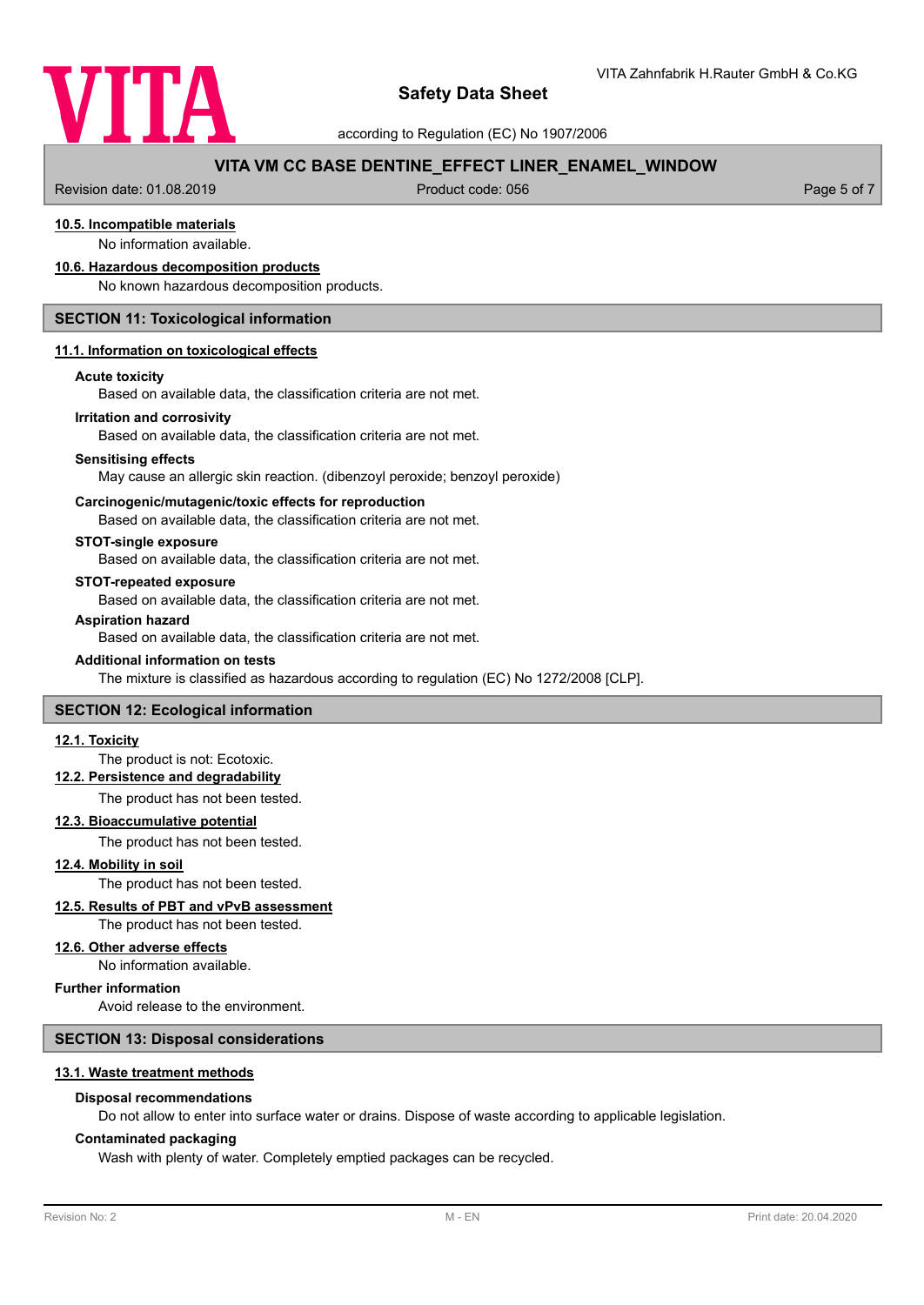

according to Regulation (EC) No 1907/2006

# **VITA VM CC BASE DENTINE\_EFFECT LINER\_ENAMEL\_WINDOW**

Revision date: 01.08.2019 **Product code: 056** Product code: 056 Page 6 of 7

# **SECTION 14: Transport information**

| Land transport (ADR/RID)                                                         |                                                                                                                       |  |
|----------------------------------------------------------------------------------|-----------------------------------------------------------------------------------------------------------------------|--|
| 14.1. UN number:                                                                 | No dangerous good in sense of this transport regulation.                                                              |  |
| 14.2. UN proper shipping name:                                                   | No dangerous good in sense of this transport regulation.                                                              |  |
| 14.3. Transport hazard class(es):                                                | No dangerous good in sense of this transport regulation.                                                              |  |
| 14.4. Packing group:                                                             | No dangerous good in sense of this transport regulation.                                                              |  |
| Inland waterways transport (ADN)                                                 |                                                                                                                       |  |
| 14.1. UN number:                                                                 | No dangerous good in sense of this transport regulation.                                                              |  |
| 14.2. UN proper shipping name:                                                   | No dangerous good in sense of this transport regulation.                                                              |  |
| 14.3. Transport hazard class(es):                                                | No dangerous good in sense of this transport regulation.                                                              |  |
| 14.4. Packing group:                                                             | No dangerous good in sense of this transport regulation.                                                              |  |
| <b>Marine transport (IMDG)</b>                                                   |                                                                                                                       |  |
| 14.1. UN number:                                                                 | No dangerous good in sense of this transport regulation.                                                              |  |
| 14.2. UN proper shipping name:                                                   | No dangerous good in sense of this transport regulation.                                                              |  |
| 14.3. Transport hazard class(es):                                                | No dangerous good in sense of this transport regulation.                                                              |  |
| 14.4. Packing group:                                                             | No dangerous good in sense of this transport regulation.                                                              |  |
| Air transport (ICAO-TI/IATA-DGR)                                                 |                                                                                                                       |  |
| 14.1. UN number:                                                                 | No dangerous good in sense of this transport regulation.                                                              |  |
| 14.2. UN proper shipping name:                                                   | No dangerous good in sense of this transport regulation.                                                              |  |
| 14.3. Transport hazard class(es):                                                | No dangerous good in sense of this transport regulation.                                                              |  |
| 14.4. Packing group:                                                             | No dangerous good in sense of this transport regulation.                                                              |  |
| 14.5. Environmental hazards                                                      |                                                                                                                       |  |
| <b>ENVIRONMENTALLY HAZARDOUS:</b>                                                | no                                                                                                                    |  |
| 14.6. Special precautions for user<br>No information available.                  |                                                                                                                       |  |
| 14.7. Transport in bulk according to Annex II of Marpol and the IBC Code         |                                                                                                                       |  |
| not applicable                                                                   |                                                                                                                       |  |
|                                                                                  |                                                                                                                       |  |
| <b>SECTION 15: Regulatory information</b>                                        |                                                                                                                       |  |
|                                                                                  | 15.1. Safety, health and environmental regulations/legislation specific for the substance or mixture                  |  |
| EU regulatory information                                                        |                                                                                                                       |  |
| Information according to 2012/18/EU<br>(SEVESO III):                             | Not subject to 2012/18/EU (SEVESO III)                                                                                |  |
| National regulatory information                                                  |                                                                                                                       |  |
| Employment restrictions:                                                         | Observe restrictions to employment for juveniles according to the 'juvenile<br>work protection guideline' (94/33/EC). |  |
| Water hazard class (D):                                                          | 1 - slightly hazardous to water                                                                                       |  |
| Skin resorption/Sensitization:                                                   | Causes allergic hypersensitivity reactions.                                                                           |  |
| 15.2. Chemical safety assessment                                                 |                                                                                                                       |  |
| Chemical safety assessments for substances in this mixture were not carried out. |                                                                                                                       |  |
| <b>SECTION 16: Other information</b>                                             |                                                                                                                       |  |

# **Abbreviations and acronyms**

ADR: Accord européen sur le transport des marchandises dangereuses par Route